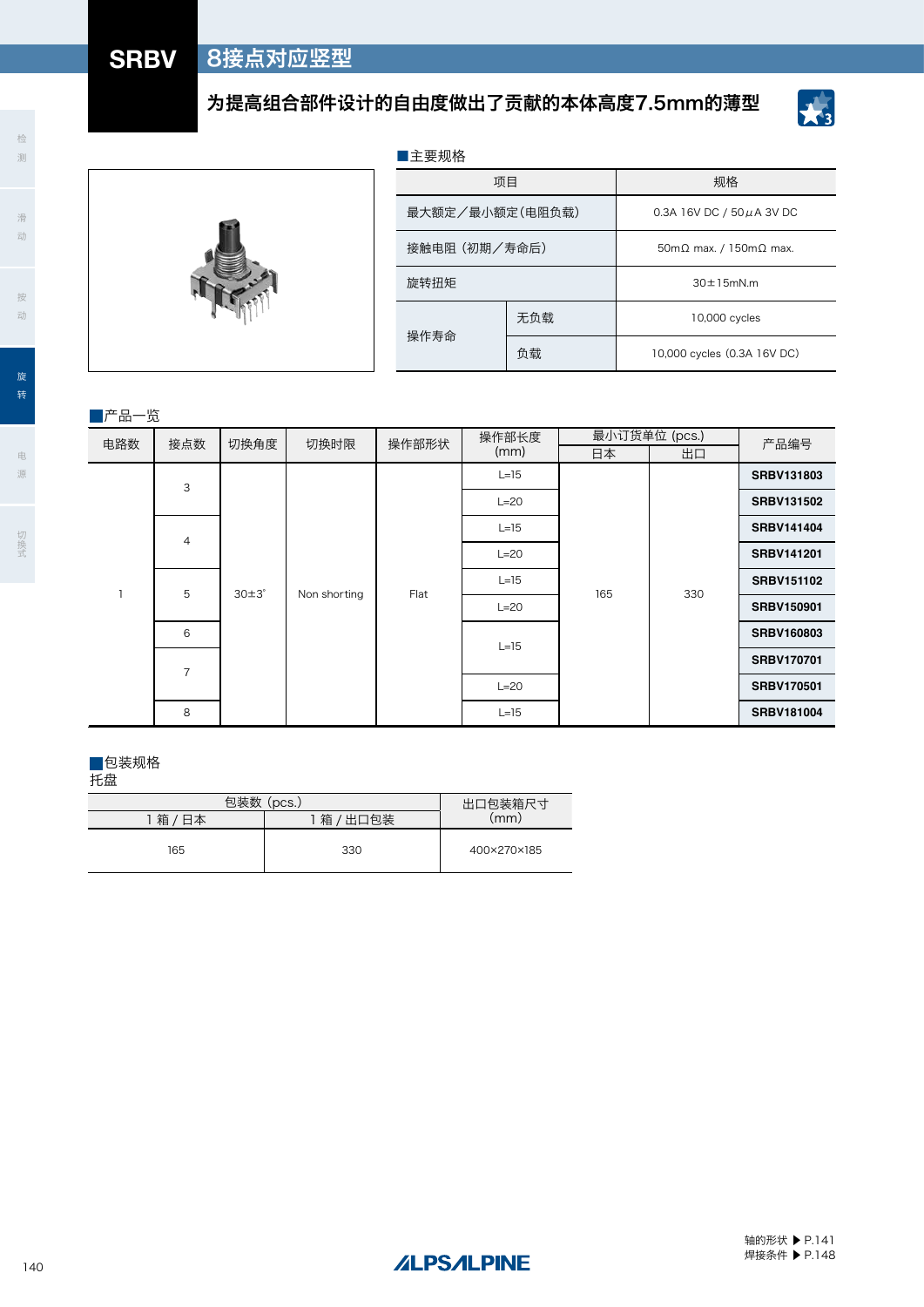



# ■标准电路图(自A方向看) <mark>■</mark>虚拟端子



| 虚拟端子 |  |  |  |  |  |
|------|--|--|--|--|--|
|------|--|--|--|--|--|

 $\overline{\phantom{a}}$ 

L

L

| 3-position | \$00000     |
|------------|-------------|
| 4-position | 0000        |
| 5-position | 000         |
| 6-position | $\circledR$ |
| 7-position | 0           |
| 8-position |             |

### ■附属零部件



## 检 测

按

电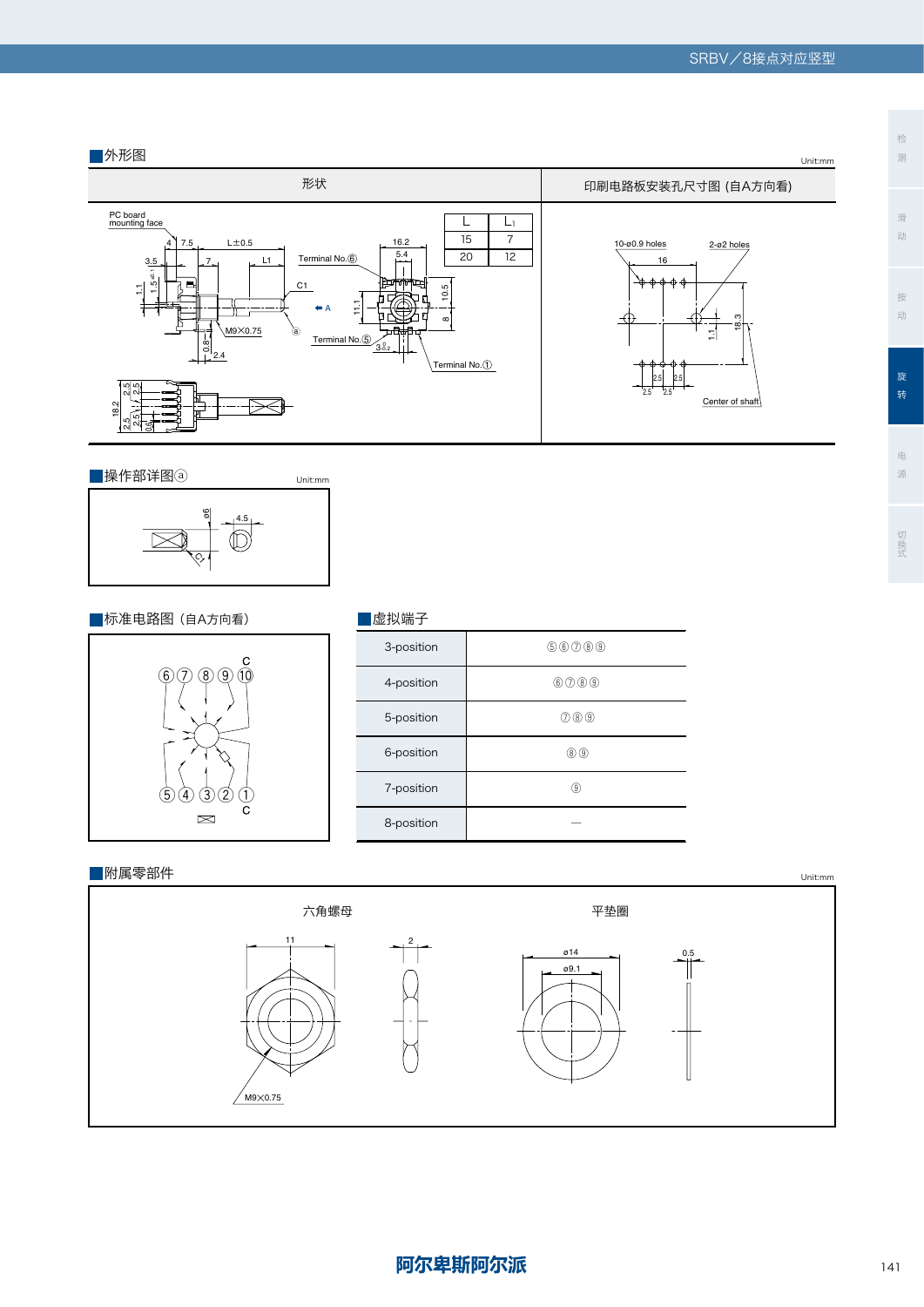# 产品系列一览 旋转开关

|               |                |          |                                                                 |                                                     | <b>SRBQ</b>                               |                      | <b>SRBM</b>                                |                                            |                       |                          |                                                                                                |                                            |  |
|---------------|----------------|----------|-----------------------------------------------------------------|-----------------------------------------------------|-------------------------------------------|----------------------|--------------------------------------------|--------------------------------------------|-----------------------|--------------------------|------------------------------------------------------------------------------------------------|--------------------------------------------|--|
|               | 系列             |          | <b>SRBD</b>                                                     |                                                     | Insertion Reflow type                     | Rotary               | <b>Pulse</b>                               | <b>SRBV</b>                                |                       |                          | <b>SRRM</b>                                                                                    | <b>SRRN</b>                                |  |
|               | 照片             |          |                                                                 |                                                     |                                           |                      |                                            |                                            |                       |                          |                                                                                                |                                            |  |
|               | 切换角度           |          | $36^\circ$                                                      | $40\pm3^\circ$                                      |                                           | $30\pm3^\circ$       | $18 \pm 3^\circ$                           |                                            |                       | $30\pm3^\circ$           |                                                                                                |                                            |  |
|               | 电路数            |          |                                                                 | $\mathbf{I}$                                        |                                           |                      | 1, 2                                       | $\mathbf{I}$                               |                       |                          | 1, 2, 3, 4                                                                                     | 2, 3, 4                                    |  |
| 旋转扭矩          |                |          | $13\pm5$ mN·m                                                   | $6 \pm 3$ m $N \cdot m$<br>$13 \pm 5$ m $N \cdot m$ |                                           |                      | $40\pm20$ mN·m<br>$15 \pm 7$ m $N \cdot m$ | $30 \pm 15$ mN·m                           |                       |                          | $80 \pm 30$ mN·m<br>(Shoting)<br>$70 \pm 30$ m $\mathrm{N} \cdot \mathrm{m}$<br>(Non shorting) | $70\pm30$ mN·m                             |  |
| 外形尺寸<br>(mm)  |                | W<br>D   | 10                                                              |                                                     | 11.4<br>12.4                              |                      | 10<br>12.5                                 | 16.2<br>18.5                               |                       |                          |                                                                                                |                                            |  |
|               | 使用温度范围         | H        | 1.7<br>$-25^{\circ}$ C to $+85^{\circ}$ C                       |                                                     | 3.5<br>$-10^{\circ}$ C to $+60^{\circ}$ C |                      | 11<br>$-30^{\circ}$ C to $+85^{\circ}$ C   | 7.5<br>$-10^{\circ}$ C to $+85^{\circ}$ C  |                       |                          | $-10^{\circ}$ C to $+60^{\circ}$ C                                                             | $-30^{\circ}$ C to $+65^{\circ}$ C         |  |
|               | 车用产品           |          |                                                                 |                                                     |                                           |                      |                                            |                                            |                       |                          |                                                                                                |                                            |  |
|               | 生命周期           |          |                                                                 |                                                     |                                           |                      |                                            |                                            |                       |                          |                                                                                                |                                            |  |
|               | 最大额定           |          |                                                                 |                                                     |                                           |                      |                                            |                                            |                       |                          |                                                                                                |                                            |  |
|               | 最小额定<br>(电阻负载) |          | 1mA 5V DC<br>$50 \mu$ A 3V DC                                   |                                                     | 0.1A 16V DC<br>$50\,\mu$ A 3V DC          |                      |                                            | 0.3A 16V DC<br>$50\,\mu$ A 3V DC           |                       |                          | 0.25A 30V DC<br>$50 \mu$ A 3V DC                                                               | 0.15A 12V DC<br>$50\,\mu$ A 3V DC          |  |
| 无负载寿命<br>耐久性能 |                |          | 10,000 cycles<br>$250 \text{m}\Omega$ max.                      | 10,000 cycles<br>$100 \text{m}\Omega$ max.          |                                           |                      | 30,000<br>cycles<br>$100m\Omega$<br>max.   | 10,000 cycles<br>$100 \text{m}\Omega$ max. |                       |                          | 10,000 cycles<br>$40m\Omega$ max.                                                              | 10,000 cycles<br>$70m\Omega$ max.          |  |
|               | 负载寿命<br>最大额定负载 |          | 10,000 cycles<br>$250 \text{m}\Omega$ max.                      |                                                     | 10,000 cycles<br>$100 \text{mA}$ max.     |                      | 10,000 cycles<br>$150 \text{m}\Omega$ max. |                                            |                       |                          | 10,000 cycles<br>$60m\Omega$ max.                                                              | 10,000 cycles<br>$100 \text{m}\Omega$ max. |  |
|               | 接触电阻           |          | 200mΩ max.                                                      |                                                     |                                           | $50m\Omega$ max.     |                                            |                                            | $20m\Omega$ max.      | $50 \text{m}\Omega$ max. |                                                                                                |                                            |  |
| 电性能           | 绝缘电阻           |          | 100MΩ min. 100V DC                                              |                                                     |                                           |                      |                                            |                                            |                       |                          | 100MΩ min. 500V DC                                                                             |                                            |  |
|               |                | 耐电压      |                                                                 |                                                     |                                           | 100V AC for 1 minute |                                            |                                            | 500V AC for 1 minute  |                          |                                                                                                |                                            |  |
|               | 端子强度           |          | 3N for 1 minute                                                 | 5N for 1 minute                                     |                                           |                      |                                            |                                            |                       |                          | 10N for 1 minute                                                                               | 5N for 1 minute                            |  |
|               | 操作部            | 旋转<br>方向 |                                                                 |                                                     |                                           | 0.5N·m               |                                            | $0.6N \cdot m$                             |                       | 1N·m                     |                                                                                                |                                            |  |
|               | 强度             | 推进<br>方向 | <b>50N</b>                                                      |                                                     | <b>20N</b>                                |                      |                                            | 100N                                       |                       |                          |                                                                                                |                                            |  |
| 机械<br>性能      | 操作部的<br>摆动     |          | 轴尖端的负载 SRRM、SRBM、SRRN: 5N、SRBQ、SRBV: 1N<br>SRRM、SRBM、SRRN 如下表所示 |                                                     |                                           |                      | SRBQ 如下表所示                                 |                                            |                       |                          | SRBV 如下表所示                                                                                     |                                            |  |
|               |                |          | 自安装面的 轴的振动幅度<br>测量位置                                            | (最大值)                                               | 适用安<br>装尺寸                                |                      | 自安装面的<br>轴尖端高度                             | 轴的振动幅度<br>(最大值)                            |                       | 测量位置                     | 自安装面的 轴的振动幅度<br>(最大值)                                                                          | 适用安<br>装尺寸                                 |  |
|               |                |          | 10                                                              | 0.17                                                | 15                                        |                      | below 5                                    | 0.5                                        |                       | 10                       | 0.2                                                                                            | 15                                         |  |
|               |                |          | 15                                                              | 0.25                                                | 20                                        |                      | above 5 and below 10                       | 0.9                                        |                       | 15                       | 0.3                                                                                            | 20                                         |  |
|               |                |          | 20                                                              | 0.35                                                | 25                                        |                      | above 10 and below 15                      | 1.2                                        |                       | 20                       | 0.4                                                                                            | 25                                         |  |
|               |                |          | 25<br>30                                                        | 0.42<br>0.5                                         | 30<br>above 35                            |                      |                                            |                                            |                       |                          |                                                                                                | Unit:mm                                    |  |
|               | 耐寒性能           |          | $-40^{\circ}$ C 500h                                            |                                                     | $-20^{\circ}$ C 96h                       |                      | $-40^{\circ}$ C 96h                        |                                            |                       | $-20^{\circ}$ C 96h      |                                                                                                | $-40^{\circ}$ C 96h                        |  |
| 耐环境<br>性能     | 耐热性能           |          | 85°C 500h                                                       |                                                     |                                           | 85°C 96h             |                                            |                                            |                       |                          |                                                                                                |                                            |  |
|               | 耐湿性能           |          | $60^{\circ}$ C.<br>90 to 95%RH 500h                             |                                                     |                                           |                      |                                            |                                            | 40°C, 90 to 95%RH 96h |                          |                                                                                                |                                            |  |
|               | 页              |          | 133                                                             |                                                     | 135                                       |                      | 137                                        | 140                                        |                       |                          | 142                                                                                            | 145                                        |  |

# **ALPSALPINE**

动

滑

检 测

电

源

源切换式

切换式